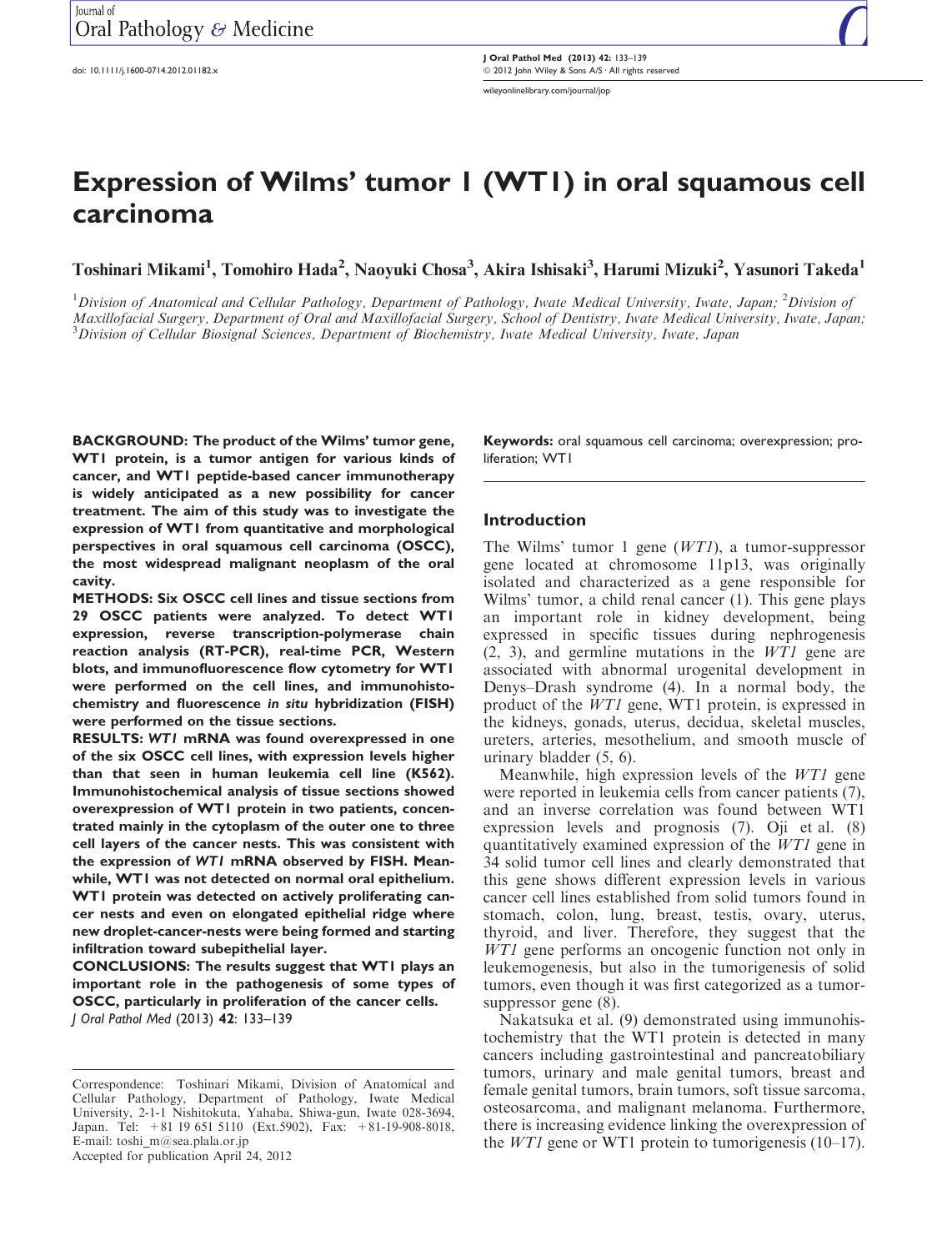The WT1 protein is a tumor antigen for these malignancies, and clinical trials of WT1 peptide-based cancer immunotherapy have been performed on various kinds of tumors (18–28), showing effective clinical responses for myelodysplastic syndrome (18–20), acute myeloid leukemia (19, 21, 22), lung cancer (19), breast cancer (19, 23), glioblastoma (24, 25), and multiple myeloma (26). Thus, WT1 peptide-based cancer immunotherapy is anticipated to have potential as a new cancer treatment. To date, there has been only one study reported(10) that investigated the expression of WT1 gene and protein in oral squamous cell carcinoma (OSCC), the most widespread malignant neoplasm of the oral cavity. Therefore, the precise mechanisms underlying the tumorigenesis of OSCC related to WT1 remain unclear.

The aim of this study was to investigate the expression of WT1 in OSCC, both quantitatively and morphologically, to examine the feasibility of using WT1 peptidebased immunotherapy for OSCC patients.

# Materials and methods

## Cell lines

Six cell lines of human OSCC obtained from the Riken BioResource Center (Ibaragi, Japan) (29–32) were used in this study. Three of the six cell lines were derived from well-differentiated OSCC, while the other three were derived from poorly differentiated OSCC. Details of the cell lines are shown in Table 1. Normal human epidermal keratinocyte (NHEK) cells (KK-4001; Kurabo, Tokyo, Japan) were used as a negative control for WT1 mRNA analyses.

#### RNA preparation and reverse transcription-polymerase chain reaction analysis (RT-PCR)

Total RNA was collected from confluent cultured cells using an RNeasy Mini Kit (Qiagen Inc., Valencia, CA, USA) according to manufacturer's instructions. Complementary  $DNA$  (cDNA) was synthesized from 1 µg of total RNA with the High Capacity RNA-to-cDNA Master Mix (Applied Biosystems, Carlsbad, CA, USA). One microlitre of cDNA solution was amplified with Amplitaq Gold PCR Master Mix (Applied Biosystems) in a volume of 12.5  $\mu$ l using each set of 20- $\mu$ M primers. The sequences of GAPDH and WT1 primers used are as follows.

GAPDH: forward primer, 5¢-CAATGACCCCTTC ATTGACC-3' (exon 2); reverse primer, 5'-GACAA GCTTCCCGTTCTCAG-3' (exon 3).

WT1: forward primer, 5' AGGGTACGAGAGCG ATAACCACAC3' (exon 6); reverse primer, 5' TCAG ATGCCGACCGTACAAGA3' (exon 7).

PCRs were performed for 5 min at  $95^{\circ}$ C, followed by 30 cycles of 30 s at 95 $\degree$ C, 60 s at 72 $\degree$ C, 15 s at 72 $\degree$ C, and a final elongation of  $15 \text{ min}$  at  $72^{\circ}\text{C}$  using a My Cycle thermal cycler (BIO-RAD, Hercules, CA, USA).

cDNA synthesized from K562(33) (human leukemia cell line) total RNA (AM7832; Applied Biosystems) was used as the positive control (10), and cDNA synthesized from total RNA extracted from NHEK cell line was used as the negative control (34). The PCR products were then analyzed by electrophoresis on 1.8% agarose gel containing 0.1 µl Gelstar (Cambrex Bio Science, Rockland Inc., Rockland, ME, USA) per 1 ml in  $0.5 \times$  TBE buffer (50 mM Tris, 50 mM boric acid, 2 mM EDTA, pH 8.0).

## Real-time PCR

cDNA was analyzed quantitatively by real-time PCR using Applied Biosystems 7500 Fast real-time PCR System (Applied Biosystems). One microlitre of cDNA solution was amplified with Power SYBR Green PCR Master Mix (Applied Biosystems) in a volume of  $25 \mu$ using each set of  $10\nu M$  primers. The same primer sequences for WT1 were used for RT-PCR and real-time PCR. Each sample was tested in triplicate, and relative WT1 expression levels were evaluated using the standard curve method.

## Western blots

Protein extracts from cell lines were washed twice with PBS and then lysed in RIPA buffer (50 mM Tris–HCl, pH 7.2, 150 mM NaCl, 1% NP-40, 0.5% sodium deoxycholate, and 0.1% SDS) containing protease inhibitor cocktail (Sigma-Aldrich, St. Louis, MO, USA). Protein content of the samples was measured using the BCA reagent (Thermo Scientific, Rockford, IL, USA), and each sample containing equal amounts of protein was separated by 12.5% SDS-polyacrylamide gel electrophoresis (SDS-PAGE) and transferred to a polyvinylidene difluoride (PVDF) membrane (Millipore, Billerica, MA, USA). After being blocked with 5% non-fat dry milk in T-TBS (50 mM Tris–HCl, pH 7.2, 150 mM NaCl, and 0.1% Tween-20), the membrane was incubated with a primary anti-WT1 (1:2000, M3561; Dako, Glostrup, Denmark) antibody and also an anti-GAPDH (1:2000, IMG-5143A; Imgenex, San Diego, CA, USA) antibody as a loading control for normalization. The blots were then incubated with horseradish peroxidase-conjugated secondary antibody (sc-2954, sc-2313; Santa Cruz Biotechnology, Santa Cruz, CA, USA) and developed using an ECL Prime detection system (RPN2109; GE Healthcare, Buckinghamshire, UK) according to the manufacturer's instructions.

Table 1 Summary of oral squamous cell carcinoma cell lines based on the original reports of their establishment

| References | Cell line          | Differentiation | Character         | Origin                                | Gender | Age | Medium                |
|------------|--------------------|-----------------|-------------------|---------------------------------------|--------|-----|-----------------------|
| (29)       | <b>SAS</b>         | Poor            | $\qquad \qquad -$ | Tongue                                | Female | -69 | $RPMI1640 + 10\%$ FBS |
| (30)       | $HSC-3$            | Poor            | Invasive          | Lymph node metastasis from tongue     | Male   | -63 | $MEM + 10\%$ FBS      |
| (31)       | $HO-1-u-1$         | Poor            | —                 | Oral floor-                           | Male   | 72  | $RPMI1640 + 10\%$ FBS |
| (32)       | Ca <sub>9</sub> 22 | Well            | Invasive          | Gingiva                               | Male   | 43  | $MEM + 10\%$ FBS      |
| (30)       | $HSC-2$            | Well            | Pressure          | Lymph node metastasis from oral floor | Male   | -69 | $MEM + 10\%$ FBS      |
| (30)       | $HSC-4$            | Well            | Pressure          | Lymph node metastasis from tongue     | Male   | 63  | $RPMI1640 + 10\%$ FBS |

134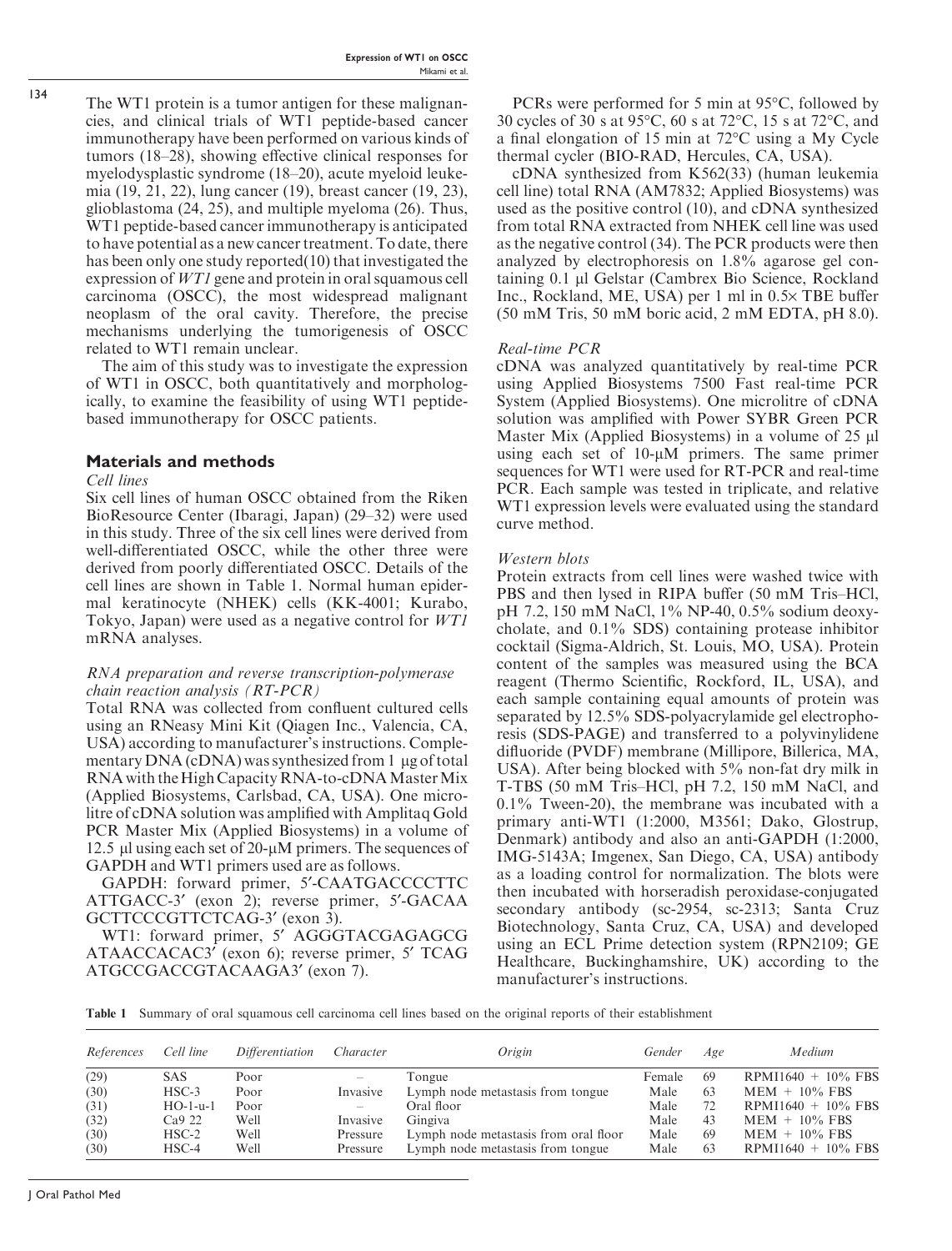# Immunofluorescence flow cytometry

The OSCC cell lines in which overexpression of WT1 mRNA was detected by PCR were analyzed for WT1 protein using immunofluorescence flow cytometry (FACS). Single-cell suspension was obtained following trypsinization of the cultured cells. Intra stain (M3561; Dako) was used for fixation (1% formaldehyde) and permeabilization. After blocking the cells with 1 mg/ml of heat-aggregated human IgG (Sigma-Aldrich) for  $30 \text{ min}$  at  $4^{\circ}\text{C}$ , they were incubated with mouse antihuman WT1 monoclonal antibody (M3561; Dako), and the bound antibody was detected by fluorescein-conjugated  $F(ab')_2$  of rabbit anti-mouse Ig (F0313; Dako). Normal rabbit serum was used as a negative control for the primary antibody. Finally, the cells were analyzed using the Beckman Coulter Epics XL flow cytometer and EXPO32 ADC software (Beckman Coulter, Brea, CA, USA).

# Tissue samples

A total of 29 cases of OSCC diagnosed between 2008 and 2010 were selected from the paraffin-embedded tissue archives of our university hospital.

The study was approved by the research ethics committee of the School of Dentistry, Iwate Medical University in Morioka, Japan.

#### Immunohistochemistry

Formalin-fixed, paraffin-embedded tissue sections 4  $\mu$ m thick were used for histopathological analyses. For antigen retrieval, these sections were placed in a microwave for 10 min in 10 mM citrate buffer (pH 6.0). After endogenous peroxidase activity in the sections was blocked with  $0.3\%$  H<sub>2</sub>O<sub>2</sub> solution, they were incubated with mouse anti-human WT1 monoclonal antibody (1:100, M3561; Dako) at room temperature for 1 h. They were then processed with Dako  $EnVision + Dual$ Link System-HRP (K4063; Dako) for 45 min, and immunoreactive WT1 protein was visualized with 3,3¢ diaminobenzidine using DakoCytomation Liquid DAB+ Substrate Chromogen System (K3467; Dako).

#### In situ hybridization

#### A 50 base-pair DNA probe (5'-FITC-AG-GGTACGAGAGCGATAACCACACAACGCC-

CATCCTCTGCGGAGCCCAAT-3<sup>'</sup>) was designed to be complementary to *WT1* mRNA based on gene data from GenBank (accession no. BC032861.2.) and labeled with fluorescein isothiocyanate (FITC) (Takara Bio, Shiga, Japan). In situ hybridization was performed using an ISHR Starting Kit (Nippon Gene, Tokyo, Japan) according to the manufacturer's instructions. Briefly, deparaffinized and heat-pre-treated 4-µm-thick tissue sections were digested with  $5 \mu g/ml$  proteinase K, treated with 0.17% acetic anhydrate, and then subjected to treatment with pre-hybridization solution containing 50% formamide and  $2\times$  standard saline citrate (SSC) for 30 min at 42°C. Hybridization was carried out by adding  $1 \mu g/ml$  diluted probe in hybridization buffer and the samples were incubated for  $16$  h at  $42^{\circ}$ C. After treating with washing solution (50% formamide and  $2\times$  SSC) and ribonuclease, sections were evaluated under C1si True Spectral Imaging Confocal Microscope System (Nikon, Tokyo, Japan). Sense probe hybridization was used as a control for background levels.

## **Results**

#### Expression of WT1 in OSCC cell lines

Expression of WT1 mRNA was examined in six OSCC cell lines; histologically, three of them were established from poorly differentiated OSCC, and the other three were established from well-differentiated OSCC. RT-PCR revealed the expression of WT1 mRNA in Ho-1-u-1 (Fig. 1A), which was established from poorly differentiated squamous cell carcinoma (SCC) of oral floor, but was not detected in the other five OSCC cell lines or the NHEK.

WT1 expression levels in the OSCC cell lines were quantitatively evaluated by means of real-time PCR and compared to those levels in K562 (defined as 1.0) (10). Expression levels of WT1 mRNA in Ho-1-u-1 were 4.6 times higher than that of K562 (Fig. 1B), while expression levels in the other four OSCC cell lines were extremely low (range,  $0.30 \times 10^{-2} - 0.76 \times 10^{-1}$ ), similar to levels seen in NHEK  $(0.30 \times 10^{-1})$ . The HSC-3 showed no expression of WT1 mRNA.

When expression of WT1 protein in OSCC cell lines was examined by Western blot, all samples were negative for the protein (Fig. 2). Expression level of WT1 protein in Ho-1-u-1 by FACS was found to be the same as the negative control (data not shown).

#### Histopathological analyses

A summary of patient details and results of immunohistochemical analyses is shown in Table 2. Ten patients were women and 19 were men. The median age was 76 years (range of 36–90), and the mean age was 70 years old. Expression of the WT1 protein was clearly shown in two (6.9%) of the 29 patients. One was from well-differentiated OSCC of the tongue, and the other



Figure 1 WT1 mRNA expression in six oral squamous cell carcinoma cell lines. (A)  $WT1$  mRNA was highly expressed in Ho-1-u-1, and (B) its expression level was higher than in K562. The HSC-3 showed no expression of WT1 mRNA.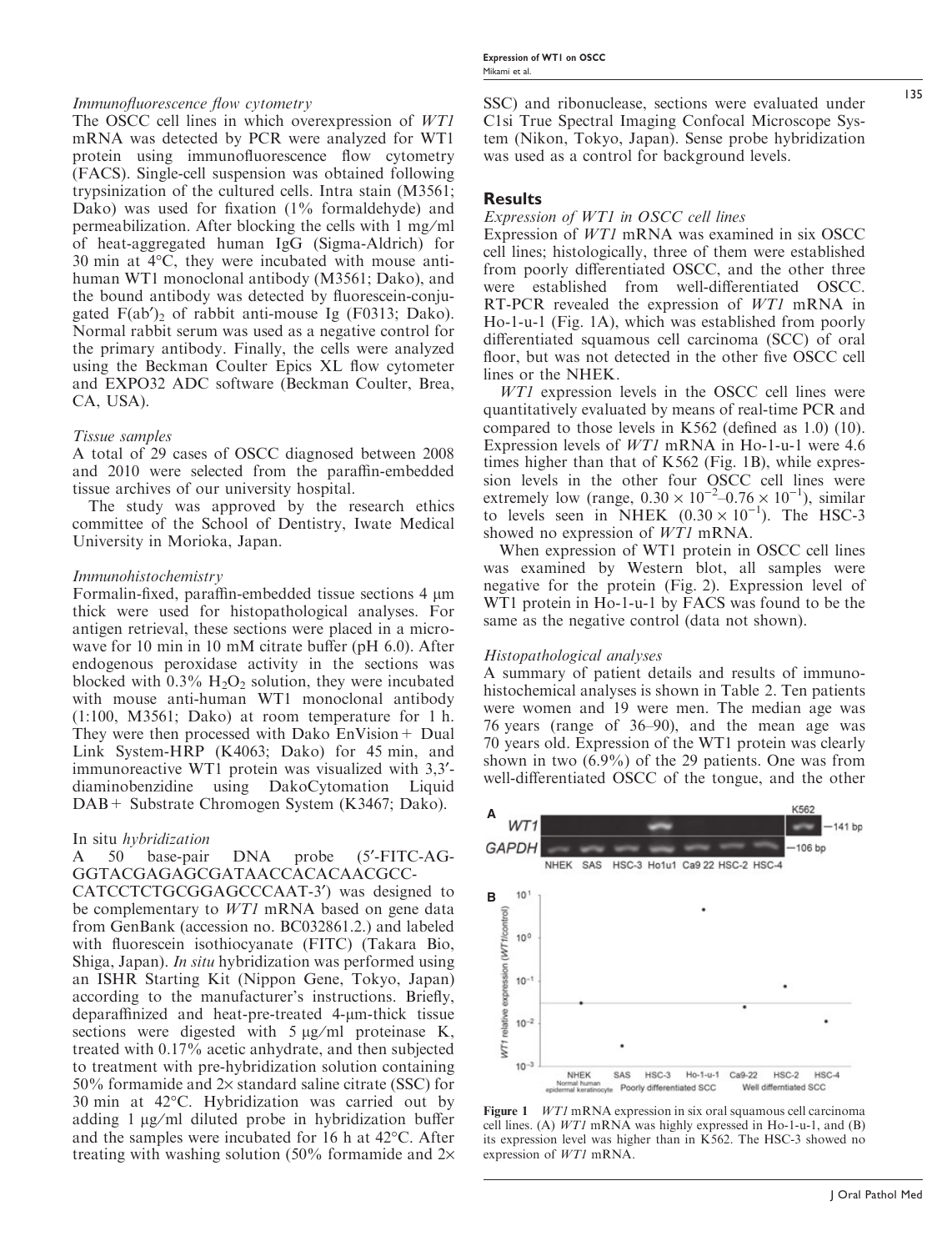

136

Figure 2 WT1 protein was not detected in any of the oral squamous cell carcinoma cell lines.

was from well-differentiated OSCC of the maxillary gingiva. Immunohistochemistry and in situ hybridization showed no expression of WT1 protein and WT1 mRNA, respectively, in the intact epithelial area (Fig. 3A–C). WT1 protein expression was concentrated in the cytoplasm of the outer one to three cell layers (basal layer) of the infiltrating cancer nests, consistent

Table 2 Summary of clinical features of patients with oral squamous cell carcinoma and results of immunohistochemistry for WT1 protein

| Case           | Location           | Degree of<br>differentiation | Age | Gender | Excision  | WT1 protein |
|----------------|--------------------|------------------------------|-----|--------|-----------|-------------|
|                | Buccal mucosa      | Well                         | 90  | Female | Biopsy    |             |
| $\overline{c}$ | Buccal mucosa      | Well                         | 82  | Female | Biopsy    |             |
| 3              | Oral floor         | Moderate                     | 53  | Male   | Biopsy    |             |
| 4              | Oral floor         | Well                         | 65  | Male   | Biopsy    |             |
| 5              | Oral floor         | Well                         | 84  | Male   | Biopsy    |             |
| 6              | Maxillary gingiva  | Moderate                     | 84  | Male   | Biopsy    |             |
|                | Maxillary gingiva  | Well                         | 78  | Male   | Biopsy    | $^{+}$      |
| 8              | Mandibular gingiva | Well                         | 76  | Female | Biopsy    |             |
| 9              | Mandibular gingiva | Well                         | 42  | Male   | Biopsy    |             |
| 10             | Mandibular gingiva | Well                         | 83  | Female | Biopsy    |             |
| 11             | Mandibular gingiva | Poor                         | 80  | Male   | Biopsy    |             |
| 12             | Mandibular gingiva | Well                         | 71  | Female | Biopsy    |             |
| 13             | Tongue             | Well                         | 78  | Male   | Biopsy    | $^{+}$      |
| 14             | Tongue             | Moderate                     | 62  | Male   | Operation |             |
| 15             | Tongue             | Well                         | 65  | Male   | Biopsy    |             |
| 16             | Tongue             | Well                         | 72  | Male   | Biopsy    |             |
| 17             | Tongue             | Well                         | 82  | Female | Operation |             |
| 18             | Tongue             | Well                         | 53  | Female | Biopsy    |             |
| 19             | Tongue             | Well                         | 71  | Male   | Biopsy    |             |
| 20             | Tongue             | Well                         | 36  | Male   | Biopsy    |             |
| 21             | Tongue             | Well                         | 76  | Male   | Biopsy    |             |
| 22             | Tongue             | Well                         | 77  | Female | Biopsy    |             |
| 23             | Tongue             | Well                         | 58  | Male   | Biopsy    |             |
| 24             | Tongue             | Well                         | 83  | Female | Biopsy    |             |
| 25             | Tongue             | Well                         | 52  | Male   | Biopsy    |             |
| 26             | Tongue             | Well                         | 54  | Male   | Biopsy    |             |
| 27             | Lower lip          | Well                         | 78  | Female | Biopsy    |             |
| 28             | Lower lip          | Well                         | 70  | Male   | Biopsy    |             |
| 29             | Angle of mouth     | Well                         | 86  | Male   | Operation |             |



Figure 3 Detection of WT1 protein by immunohistochemistry and of WT1 mRNA by FISH in oral squamous cell carcinoma tissue sections of case 13. (A) HE staining of normal epithelium ( $\times$ 200). (B) Normal epithelium was negative for WT1 protein ( $\times$ 200). (C) WT1 mRNA was not detected in normal epithelium  $(x200)$ . (D) HE staining of cancer nests in subepithelial layer  $(x400)$ . (E) Cytoplasm of cells within basal layer of cancer nests was positive for WT1 protein ( $\times$ 400). (F) WT1 mRNA was detected in basal layer of cancer nests ( $\times$ 400), consistent with expression of WT1 protein.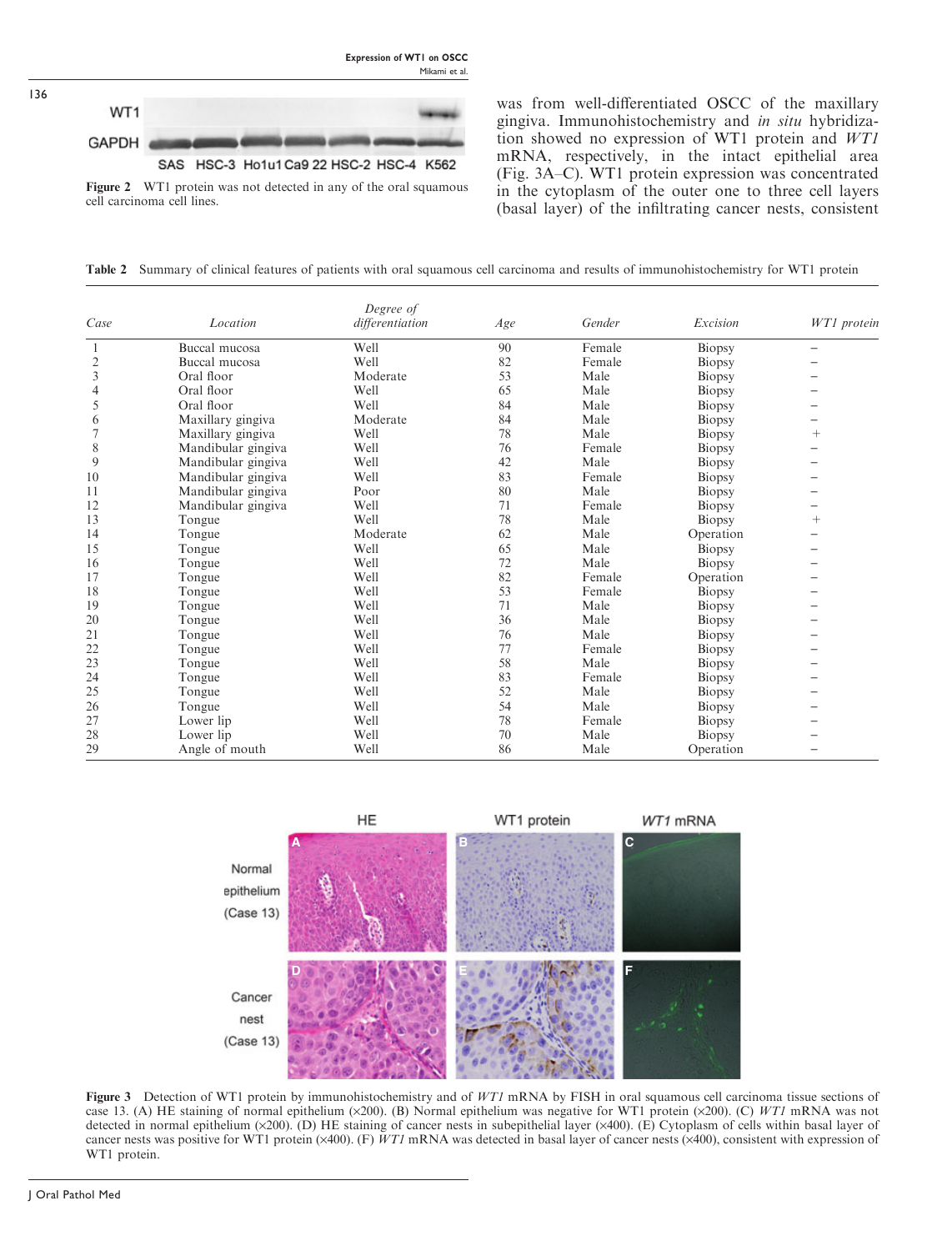with the expression of *WT1* mRNA observed in the serial tissue sections (Fig. 3D–F).

Along the elongated epithelial ridge where dropletcancer-nests were infiltrating toward the subepithelial layer, the cells equivalent to the basal layer of the newly formed cancer nests were positive for the WT1 protein (Fig. 4A,B). We also saw strong WT1 protein expression in the actively proliferating and infiltrating cancer nests (Fig. 4C,D).

There were no correlations found between the overexpression of WT1 and the histologic differentiation types of OSCC or affected tissue types.

#### **Discussion**

SCC is the primary tumor type in the head and neck region. The latest advances in the treatment of oral cancer have not significantly enhanced survival, and only about half of all individuals diagnosed with head and neck cancer will survive 5 years (35). Recently, WT1 peptide-based cancer immunotherapy has emerged as a possible new cancer treatment, and over the last 8 years, clinical trials of WT1 peptide-based cancer immunotherapy have shown effective clinical responses for specific kinds of cancers (18–26). Oka et al. (19) performed a phase I clinical trial for a WT1-based vaccine to patients with different cancers and confirmed that, except for a local inflammatory response with erythema at the WT1 vaccine injection sites, there were no observable damages to normal organs. Morita et al. (24) evaluated the toxicity of the weekly treatment schedule of WT1 injections in patients with solid malignancies and concluded that WT1 peptide-based immunotherapy is acceptable for patients. Further understanding of the role of WT1 on OSCC, however, will facilitate the development of new treatment strategies.

In this study, WT1 mRNA expression in OSCC cell lines was examined quantitatively using real-time PCR. Overexpression of the WT1 mRNA was demonstrated in one of six cell lines (Ho-1-u-1), with expression levels higher than that of K562. In this cell line, *WT1* mRNA appears to function as an oncogene, rather than a tumor-suppressor gene (8). In contrast, in the remaining five cell lines, expression levels of WT1 mRNA were as low as that seen in NHEK or were not even observed (HSC-3). Furthermore, the Western blots and FACS experiments did not detect WT1 protein in any of the OSCC cell lines. These results suggest that although WT1 mRNA can be transcribed in the cell lines, its translation to WT1 protein could be interfered by some factors or by rapid proteolysis. In tissue section samples from patients, WT1 mRNA was not detected morphologically in intact epithelial layers by *in situ* hybridization. However, NHEK cell lines express low levels of WT1 mRNA. This discrepancy between results of expression levels of WT1 mRNA in intact epithelium and the cell lines could be due to differences in sensitivity of detecting methods.

Oji et al. (10) examined the expression levels of  $WT1$ mRNA in tissue samples obtained from patients diagnosed with head and neck SCC using real-time PCR and found that all four cases of mouth floor, five of nine cases of gingiva, and 17 of 25 cases of tongue SCC displayed overexpression of the WT1 mRNA (68.4%). The positive rates of WT1 mRNA were higher than those found in our study. In their study, the cut off levels of WT1 expression levels in normal-appearing mucosal tissues of patients were set at mean + 2 SD; however, endothelial cells of blood capillaries, muscle cells, and myoepithelial cells in the sample tissues also express WT1 mRNA and protein, and blood capillaries proliferate greater in tumor stroma than in intact mucosa.



Figure 4 Detection of WT1 protein in actively proliferating cancer nests and along elongated epithelial ridge that form droplet-cancer-nests. (A, B) WT1 protein appeared along the elongated epithelial ridge during the transition to cancerous phases in case 7. WT1 positive cells were always found in basal layer (arrow) of newly forming cancer nests. (C, D) Basal layer of actively proliferating cancer nests showed strong positive signal for WT1 protein in case 13 (A; HE staining,  $\times 200$ , B; WT1,  $\times 200$ ).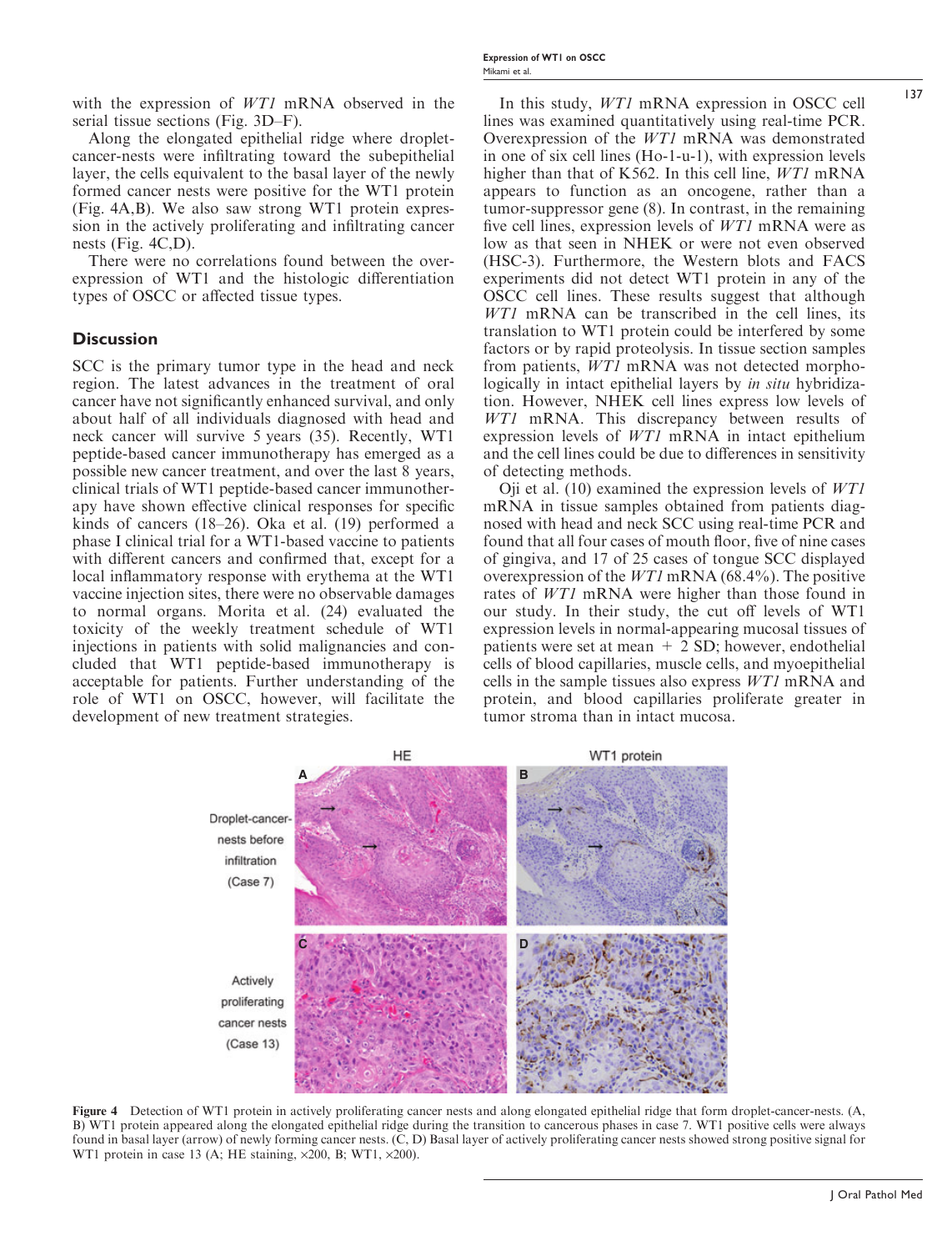In our study, the frequency of the WT1 protein overexpression in OSCC tissue samples was 6.9%. Oji el al. (10) reported that high expression levels of the WT1 gene showed significant correlation with poor histologic tumor differentiation and advanced tumor stage of head and neck SCC. Of the three OSCC cell lines that we examined that were established from poorly differentiated types, only one cell line showed overexpression of WT1 mRNA. In addition, the two cases that showed positive immunohistochemical stainings were both cell lines established from well-differentiated types and affected tissues of the tongue and maxillary gingiva.

Histologically, expression of WT1 mRNA and WT1 protein were concentrated in the outer one to three cell layer of infiltrating cancer nests, whereas the normal epithelium of the same tissue sections did not express WT1 mRNA or WT1 protein.

Normal oral epithelium maintains its structure by a continuous renewal of cells, in which cells produced by mitotic divisions in the lower two to three cell layers of the basal layer migrate to the surface to replace those that are shed (36). Generally, this phenomenon can also be seen in the cancer nests of well-differentiated OSCC, where the basal layer of cancer nests is similar to the basal layer of normal epithelium in which cells proliferate. In this study, although expression of the WT1 protein and WT1 mRNA was not identified in the basal layer of normal epithelium, they were both identified in the basal layer of infiltrating and proliferating cancer nests of the same tissue specimen. This suggests that WT1 is also important to neoplastic proliferation of cancer cells.

Amassing more data from OSCC cases displaying overexpression of WT1 is necessary to determine the epidemiologic characters and correlations that exist between WT1 and OSCC types. We demonstrated here the overexpression of WT1 in OSCC, and based on observations of the morphological features of tissue specimens, WT1 appears to play an important role in the pathogenesis of some types of OSCC, particularly in proliferation of the cancer cells. Two separate phase I clinical studies by Tsuboi et al. (23) and Oka et al. (19) using WT1 peptide-based cancer immunotherapy on patients with cancers of same histologic types as OSCC (i.e., squamous cell carcinoma) and that also express WT1 proteins both demonstrated a decrease in tumor marker expression and were considered to be effective. Thus, our findings and the phase I clinical study reports by Tuboi et al. (23) and Oka et al. (19) suggest that, although pathogenesis of OSCC is diverse, WT1 peptide-based immunotherapy could have potential as a new treatment option for OSCC that overexpress the WT1 protein.

# References

- 1. Call KM, Glaser T, Ito CY, et al. Isolation and characterization of a zinc finger polypeptide gene at the human chromosome 11 Wilms' tumor locus. Cell 1990; 60: 509–20.
- 2. Pritchard-Jones K, Fleming S, Davidson D, et al. The candidate Wilms' tumor gene is involved in genitourinary development. Nature 1990; 346: 194–7.
- 3. Buckler AJ, Pelletier J, Haber DA, Glaser T, Housman DE. Isolation, characterization, and expression of the murine Wilms' tumor gene (WT1) during kidney development. Mol Cell Biol 1991; 11: 1707–12.
- 4. Pelletier J, Bruening W, Kashtan CE, et al. Germline mutations in the Wilms' tumor suppressor gene are associated with abnormal urogenital development in Denys–Drash syndrome. Cell 1991; 67: 437–47.
- 5. Park S, Schalling M, Bernard A, et al. The Wilms tumour gene WT1 is expressed in murine mesoderm-derived tissues and mutated in a human mesothelioma. Nat Genet 1993; 4: 415–20.
- 6. Ramani P, Cowell JK. The expression pattern of Wilms' tumour gene (WT1) product in normal tissues and paediatric renal tumours. J Pathol 1996; 179: 162-8.
- 7. Inoue K, Sugiyama H, Ogawa H, et al. WT1 as a new prognostic factor and a new marker for the detection of minimal residual disease in acute leukemia. Blood 1994; 84: 3071–9.
- 8. Oji Y, Ogawa H, Tamaki H, et al. Expression of the Wilms' tumor gene WT1 in solid tumors and its involvement in tumor cell growth. *Jpn J Cancer Res* 1999; 90: 194–204.
- 9. Nakatsuka S, Oji Y, Horiuchi T, et al. Immunohistochemical detection of WT1 protein in a variety of cancer cells. Mod Pathol 2006; 19: 804–14.
- 10. Oji Y, Inohara H, Nakazawa M, et al. Overexpression of the Wilms' tumor gene WT1 in head and neck squamous cell carcinoma. Cancer Sci 2003; 94: 523–9.
- 11. Oji Y, Suzuki T, Nakano Y, et al. Overexpression of the Wilms' tumor gene W T1 in primary astrocytic tumors. Cancer Sci 2004; 95: 822–7.
- 12. Hashiba T, Izumoto S, Kagawa N, et al. Expression of WT1 protein and correlation with cellular proliferation in glial tumors. Neurol Med Chir (Tokyo) 2007; 47: 165–70.
- 13. Wilsher M, Cheerala B. WT1 as a complementary marker of malignant melanoma: an immunohistochemical study of whole sections. Histopathology 2007; 51: 605–10.
- 14. Wagner N, Michiels JF, Schedl A, Wagner KD. The Wilms' tumour suppressor WT1 is involved in endothelial cell proliferation and migration: expression in tumour vessels in vivo. Oncogene 2008; 27: 3662–72.
- 15. Moriya S, Takiguchi M, Seki N. Expression of the WT1 gene -KTS domain isoforms suppresses the invasive ability of human lung squamous cell carcinoma cells. Int J Oncol 2008; 32: 349–56.
- 16. Perugorria MJ, Castillo J, Latasa MU, et al. Wilms' tumor 1 gene expression in hepatocellular carcinoma promotes cell dedifferentiation and resistance to chemotherapy. Cancer Res 2009; 69: 1358–67.
- 17. Langman G, Andrews CL, Weissferdt A. WT1 expression in salivary gland pleomorphic adenomas: a reliable marker of the neoplastic myoepithelium. Mod Pathol 2011; 24: 168–74.
- 18. Oka Y, Tsuboi A, Murakami M, et al. Wilms tumor gene peptide-based immunotherapy for patients with overt leukemia from myelodysplastic syndrome (MDS) or MDS with myelofibrosis. Int J Hematol 2003; 78: 56–61.
- 19. Oka Y, Tsuboi A, Taguchi T, et al. Induction of WT1 (Wilms' tumor gene)-specific cytotoxic T lymphocytes by WT1 peptide vaccine and the resultant cancer regression. Proc Natl Acad Sci USA 2004; 101: 13885–90.
- 20. Kawakami M, Oka Y, Tsuboi A, et al. Clinical and immunologic responses to very low-dose vaccination with WT1 peptide (5 microg/body) in a patient with chronic myelomonocytic leukemia. Int J Hematol 2007; 85: 426–9.